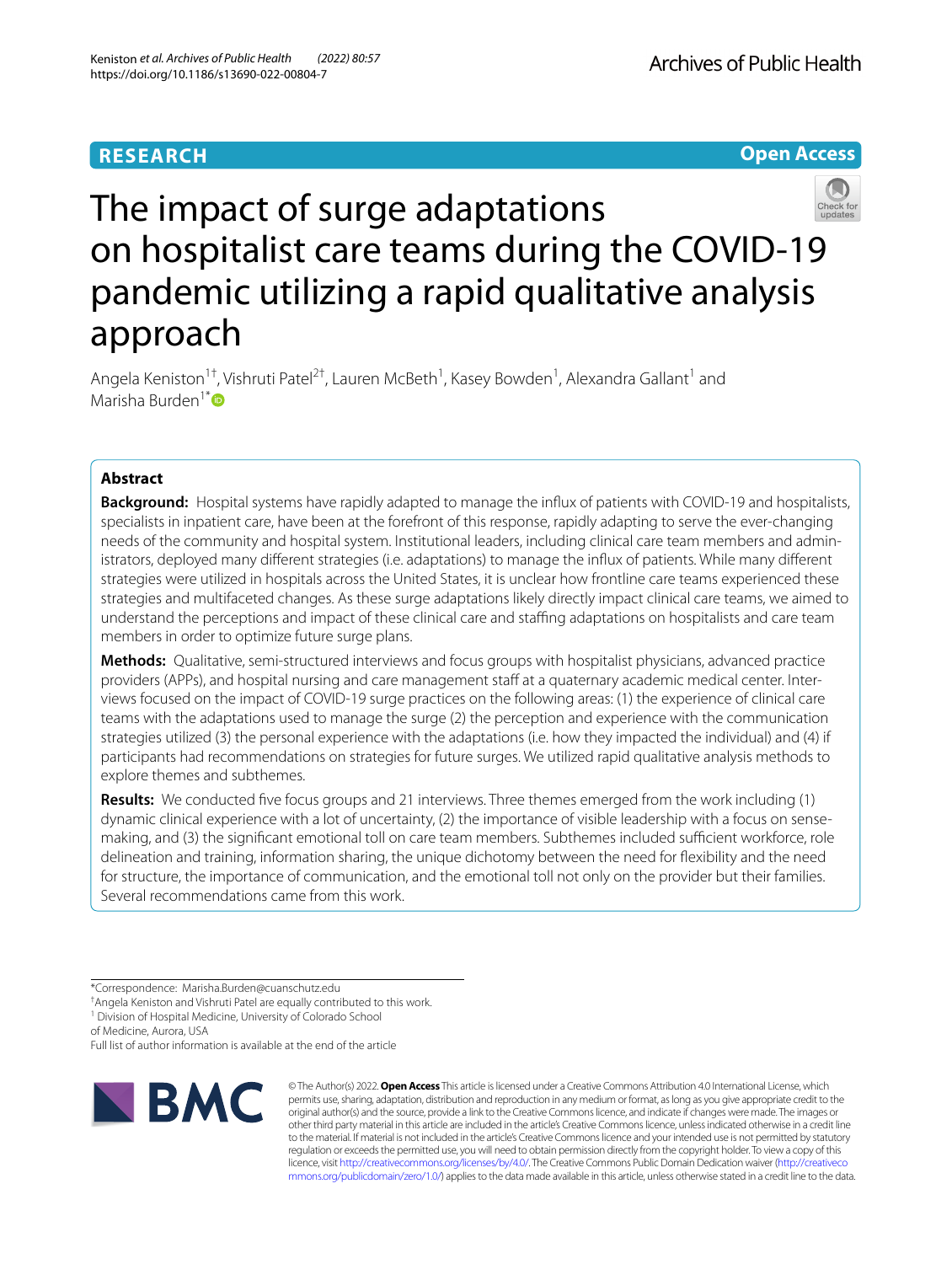**Conclusions:** COVID-19 surge practices have had direct impact on hospitalists and care team members. Several

tactics were identifed to help mitigate the many negative efects of COVID-19 on frontline hospitalist providers and care teams.

**Keywords:** COVID, Surge, Hospitalist, Qualitative research, Rapid qualitative methods

## **Background**

The COVID-19 pandemic has led to waves of large infuxes of patients requiring hospitalization. Hospitalists, which are specialists in inpatient medicine, have been at the forefront of the COVID-19 pandemic, providing inpatient care for patients with COVID-19 and also leading hospitalist, hospital, and system-level adaptations in response to the growing pandemic [\[1](#page-10-0), [2\]](#page-10-1) in partnership with nursing, social work, and other frontline care team members. As the threat of COVID-19 has loomed over our healthcare systems, rapid and large-scale deployment of providers, novel ways to provide care, and information sharing occurred [[1,](#page-10-0) [3](#page-10-2), [4](#page-10-3)].

While previous disaster planning efforts have focused on large-scale (but short term) disasters [[5\]](#page-10-4), the COVID-19 pandemic represents a longer-term challenge with intermittent but large fuctuations in patients with COVID-19 (i.e. surges, periods of time with large numbers of patients being diagnosed with COVID-19 resulting in increased hospitalizations) [[1\]](#page-10-0). Because of the rapidly evolving situation, many changes had to occur in how frontline care team members provided patient care (i.e. adaptations). Role shifting, training of new care team members, and team adaptations had to occur quickly with large-scale communication cascades. Examples of the adaptations included hospitalist providers (physicians and advanced practice providers such as physician assistants and nurse practitioners) increasingly caring for critically ill patients, outpatient providers moving from the outpatient setting to the inpatient clinical setting to help manage the large infux of patients, and streamlining of communication strategies in response to the sheer quantity and dynamism of the situation. Additionally, care team members such as social workers and case management (members of the team who help to coordinate care during and after hospitalization) had to rapidly adapt to diferent regulatory requirements and shifting situations regarding to where patients could discharge. One early example during the pandemic was that patients who needed ongoing rehabilitation care did not have facilities that they could go to because of the highly infectious nature of COVID-19 and the lack of information at the time around safety of transferring patients to these types of facilities. These are just a few examples of how frontline care teams were impacted.

In addition to clinical care, hospitalists are also hospital systems experts and have a number of tools to evaluate processes, experiences, and outcomes in the complex and dynamic clinical environment of the hospital, namely traditional quantitative research methodologies, quality and process improvement, and qualitative and mixed methods approaches. However, some of these traditional methods and the fndings that result from them may lag in comparison to the fuid and dynamic environment in which hospitalists work. The COVID-19 pandemic highlighted the need for rapid yet methodologically sound methods to understand and drive complex systems changes.

To date, there have been some descriptions of adaptations utilized by hospitalists and hospitals [[1,](#page-10-0) [2,](#page-10-1) [4](#page-10-3), [6](#page-10-5)], however, the experience with and perceived impact of these adaptations is unknown. Recognizing that the frontline workforce experienced these adaptations on a daily basis, we conducted qualitative, semi-structured interviews and focus groups with hospitalist physicians, advanced practice providers (APPs), and hospital nursing and care management staff following the first COVID surge in order to better understand the experience of and perceived impact of the adaptations and to prepare for future surges.

# **Methods**

#### **Study design**

We conducted a program evaluation with semi-structured interviews and focus groups with hospitalist physicians and APPs, care management (including care managers and social workers), and nursing in a single quaternary academic medical center from September 11, 2020 to October 23, 2020. Semi-structured interviews were chosen to help provide guidance on the topic content but to also allow for the generation of new ideas and thought around the various adaptations implemented. We recruited providers and care team members including hospitalist physicians, APPs, social workers, case managers, and nurses as many of the adaptations deployed by our hospitalist team had wide reaching impact. We needed to understand the impact on the hospitalist team as well as others; thus a multidisciplinary approach was taken. This project was approved by the Colorado Multiple Institutional Review Board and was deemed nonhuman subject research (COMIRB 20–2242).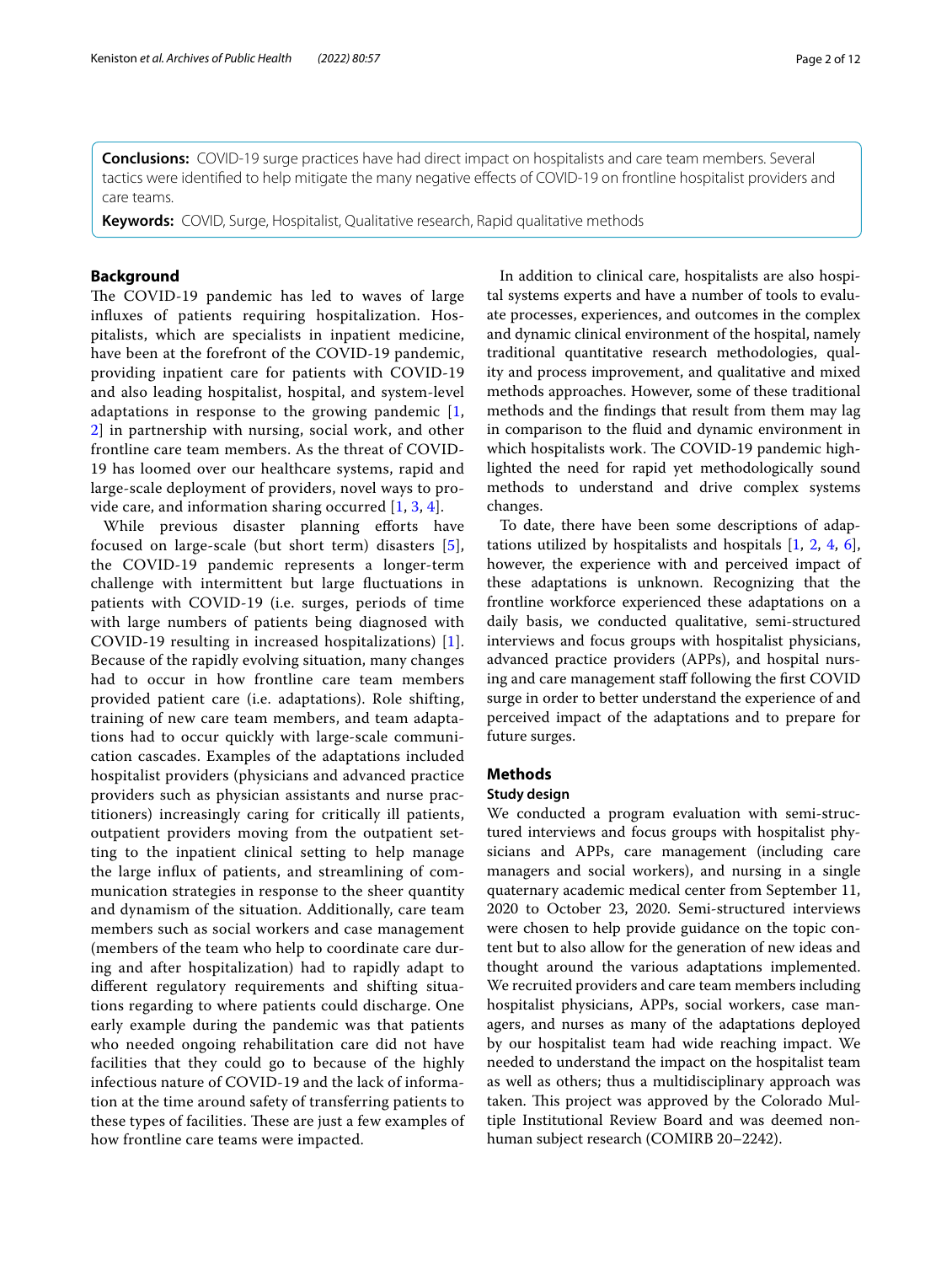

#### <span id="page-2-0"></span>**Setting and participants**

Hospitalist providers were recruited through email advertisements as well as presentations at meetings. These invitations were sent to the entire team  $($   $\sim$  100 faculty that included physicians and APPs). Staff in care management and nursing leadership also received email invitations. Targeted emails were sent to individuals that were felt to have signifcant insights and experiential knowledge of the COVID surge plans. Individuals did not receive more than three emails per our research board guidelines. In order to ensure confdentiality, no additional information was collected from the participants.

Our original surge plan has been previously described in detail [[1\]](#page-10-0). See Appendix Fig. [1](#page-2-0) for high-level framework for surge plans. To give context to the type of surge experienced during this study period, the highest census of patients with COVID was 145 (hospital size is approximately 678 beds).

#### **Interview guide**

Semi-structured interviews addressed the impact of COVID-19 surge practices in the following domains: (1) clinical experience, (2) communications during the surge, (3) the personal experience of COVID-19, and (4) recommendations for the future. Questions were derived through a literature review as well as based upon the expertise and objectives of the hospital medicine clinical operations leadership team. The questions were reviewed and iteratively developed by the study leadership team. Once focus groups were started the questions did not need further revisions. Because the study approach was semi-structured, the interviewers were able to bring up additional questions based upon what the participants said. Questions were modifed for the care management, social work, and nurse leaders and were aimed at understanding team collaboration with the hospitalist group. The full interview guides are available in the Appendix 2.

Focus groups were conducted with individuals from the same profession/training background (i.e. there were specifc focus groups for physicians, for advanced practice providers, and for care management which consisted of social work and case managers). Groups were grouped as such in order to limit any power dynamics that might inadvertently afect participants' willingness to share their experiences.

#### **Data collection**

Eligible participants were consented and interviewed by investigators (A.K., V.P., L.M., and A.G.). The investigators who conducted interviews were not involved in the development of surge plans thus limiting the potential to infuence the direction of the conversation. Recruitment of participants was halted when no new codes or themes emerged during analysis. Interviews and focus groups were audio-recorded, de-identifed, and transcribed. Any identifers inadvertently captured on the audio-fles were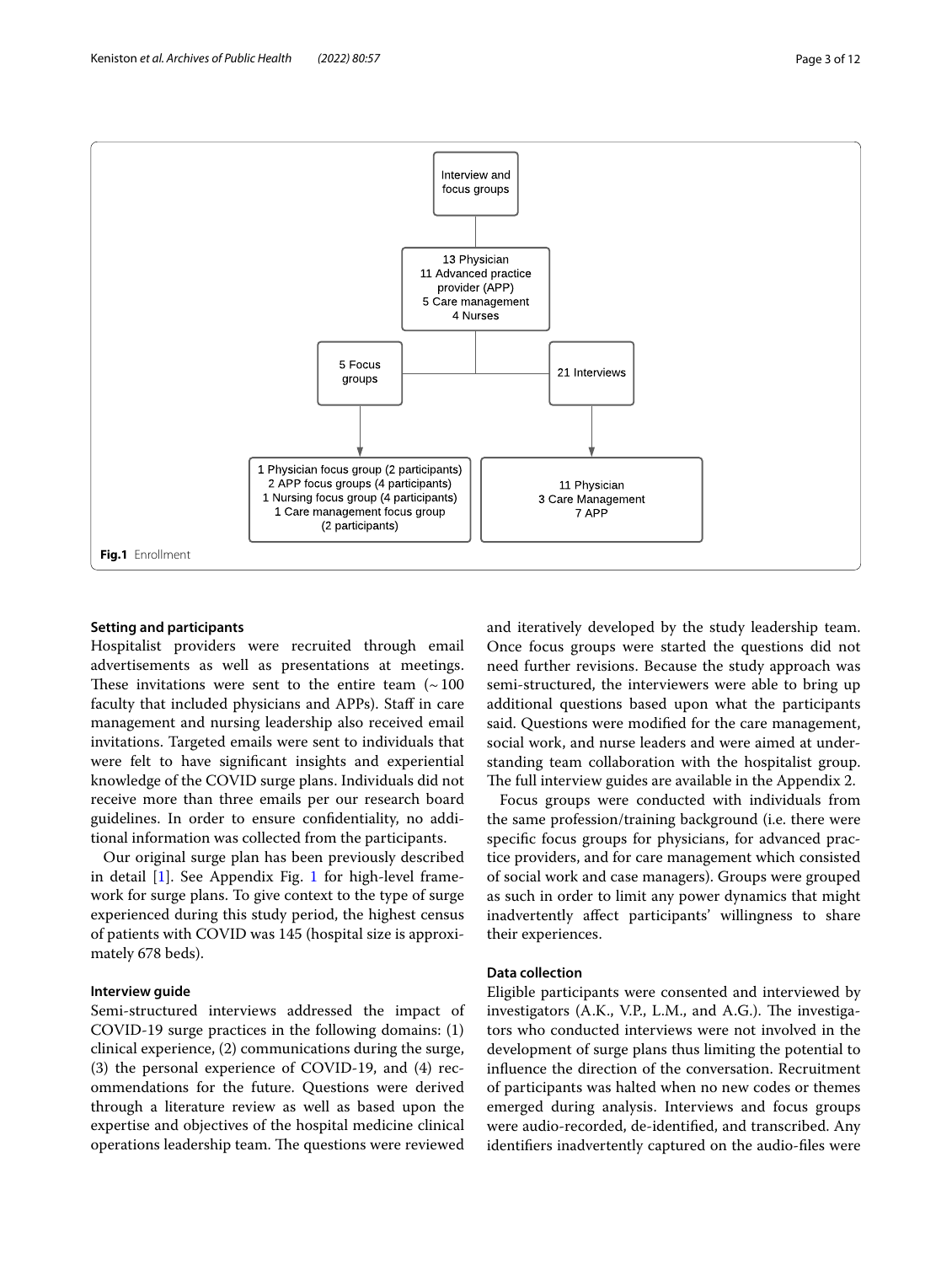removed during professional transcription. The interview transcripts were supplemented with notes and observations by research personnel based off tone and other non-transcribed factors (A.K., V.P., L.M., and A.G.). The transcripts were also reviewed for completeness.

#### **Analysis**

After professional transcription, a rapid qualitative analysis process [\[7](#page-10-6), [8\]](#page-10-7) was utilized. Rapid qualitative methods have been previously described, consisting of a structured analysis that can be useful in situations of dynamic, rapidly changing real-world situations (such as a pandemic) [\[9](#page-10-8)]. Templated summaries were created for each of the interviews and focus groups using Microsoft Word. One summary was created for each focus group or interview. Each summary consisted of a bullet-pointed list rather than complete sentences organized based on domains (or key topics). The bullet points did not represent any interpretation but instead, summarized the content of the interview/focus group. Each team member summarized the same transcript (A.K., V.P, L.M., K.B., A.G., M.B.) and then compared across team members in order to standardize the summary template methodology. Once this process was complete, fve team members (V.P, L.M, K.B., A.G, and M.B) completed summaries for each interview/focus group. The remaining team member (A.K.) then reviewed each summary and associated transcript to confrm concordance in methods applied.

A matrix analysis was then conducted. A matrix is a tool that allows for an organized display of summarized data. Matrix analysis is an analytic tool that utilizes the organization of a matrix and the fow within a table to begin to understand what themes may exist within the data and how the data interact [\[8](#page-10-7)]. Considering the various domains or subgroups of interest, we decided which domains to analyze frst. We constructed a matrix by copying and pasting the content of the summaries for each domain into an Excel fle. Each row in a matrix is content from a given interview/focus group and each column refers to a unique domain or question from the interview guide. Once all summary content was copied over, we looked across rows, down columns, and then in a zigzag pattern to begin to identify recurring concepts and patterns  $[10]$  $[10]$ . The matrices were analyzed by each team member and insights were discussed until consensus was reached and themes and sub-themes were emerged (A.K., V.P, L.M., K.B., A.G., M.B.). We utilized an inductive approach [[11](#page-10-10)] allowing the concepts, patterns, and ultimately themes to emerge from the data rather than a deductive approach given there has not been (to date) much published on this topic area. Member checking [[12\]](#page-11-0), which is a technique for exploring the credibility of results, was conducted and no signifcant revisions were suggested.

#### **Results**

We conducted fve focus groups and 21 interviews (a total of 33 individuals, including 13 physicians, 11 APPs, 4 nurses, 2 social workers, and 3 care managers) **(Fig. [1](#page-2-0)). Three themes emerged from the work including** (1) dynamic clinical experience with a lot of uncertainty (2) the importance of visible leadership with a focus on sense-making and (3) the signifcant emotional toll on care team members. Additional subthemes are highlighted below. Table [1](#page-4-0)–[3](#page-7-0) highlights exemplar quotes from each of the themes/subthemes.

Dynamic clinical experience with a lot of uncertainty (Table [1\)](#page-4-0). Clinicians, social workers, care management staf, and nursing staf and managers described situations of extreme uncertainty that ranged from clinical care to stafng models. Several subthemes are highlighted below.

#### **Surge staffing and ensuring sufficient workforce**

Team members noted that patients with COVID-19 increasingly became more complicated as the pandemic continued. There were language barriers and barriers from personal protective equipment (PPE) limited the ability to communicate efectively. Patients with COVID-19 were often noted to be non-English speaking and with patients and families separated, there was a lot of additional work to help with communication. Participants noted that structures needed to be in place to help alleviate these additional duties or to have these roles be fulflled in part by other care team members allowing physicians and APPs to focus attention on patient care.

APPs were felt to be integral to the COVID-19 response and were often considered experts in the care of patients with COVID-19 given the considerable amount of time they spent on the service. As the COVID-19 census grew and teams increased their ability to care for more and more patients, APP independent visits (as appropriate) were deployed (i.e. visits that were primarily conducted by the APP with physician back up support as needed). Although this adaptation was noted to be a cultural shift for the group, APPs felt that there was increased independence and physicians felt that the care model was safe and helped to ensure manageable workloads. There was some attending practice variation in this model (i.e. how much the attending would participate in the care of the APP visits) which required open communication and collaboration between various providers.

As patient numbers increased, staffing became more challenging. Moonlighting was utilized as a strategy to help increase staffing, but was felt to be a double edged sword; very helpful with last minute staffing needs but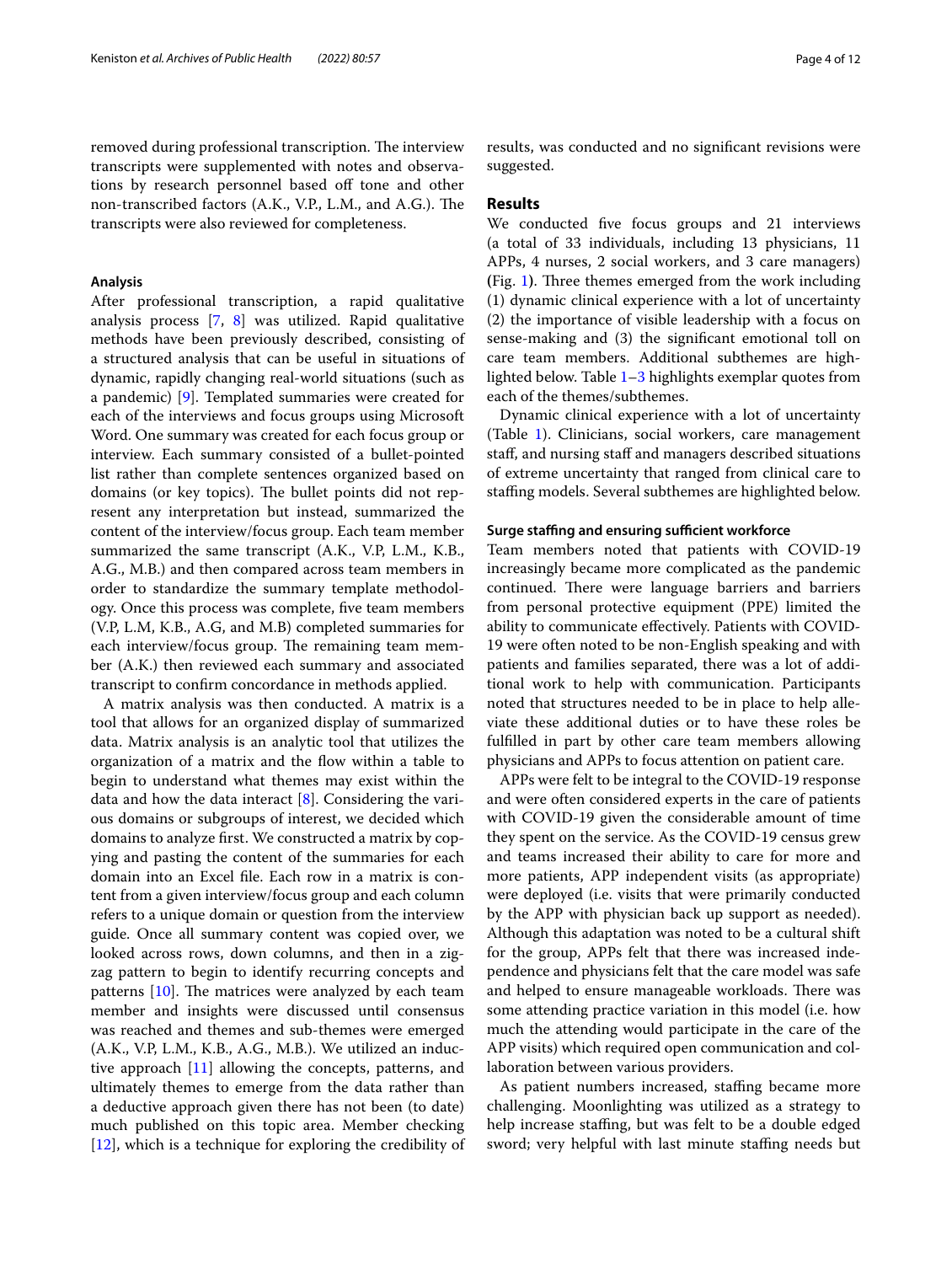# <span id="page-4-0"></span>**Table 1** Dynamic clinical experience subthemes and exemplar quotes

| Subtheme                                                                          | Quotes                                                                                                                                                                                                                                                                                                                                                                                                                                                                                                                                                                                                                                                                                                                                                                                                                                                                                                                                                                                                                                                                                                                                                                                                                                                                                                                                                                                                                                                                                                                                                                                                                                                                                                                                                                                                                                                                                                                                                                                                                                                                                                                                                                                                                                                                                    |
|-----------------------------------------------------------------------------------|-------------------------------------------------------------------------------------------------------------------------------------------------------------------------------------------------------------------------------------------------------------------------------------------------------------------------------------------------------------------------------------------------------------------------------------------------------------------------------------------------------------------------------------------------------------------------------------------------------------------------------------------------------------------------------------------------------------------------------------------------------------------------------------------------------------------------------------------------------------------------------------------------------------------------------------------------------------------------------------------------------------------------------------------------------------------------------------------------------------------------------------------------------------------------------------------------------------------------------------------------------------------------------------------------------------------------------------------------------------------------------------------------------------------------------------------------------------------------------------------------------------------------------------------------------------------------------------------------------------------------------------------------------------------------------------------------------------------------------------------------------------------------------------------------------------------------------------------------------------------------------------------------------------------------------------------------------------------------------------------------------------------------------------------------------------------------------------------------------------------------------------------------------------------------------------------------------------------------------------------------------------------------------------------|
| Staffing concerns and ensuring sufficient workforce                               | "And so the days were a little bit long and exhausting in the fact that it really took<br>some mind—and some energy essentially, so mental energy to do that. Not only are<br>you thinking about all the clinical stuff, but then you're also thinking about all of your<br>actions and your movements, which you're not normally doing" (APP, Interview/FG 19)<br>"I could imagine this having gone one of two ways. One where we asked providers,<br>hospitalists to do more, meaning if I work, 14 days a month then I'm going to work<br>21, I'm going to work an extra week because we don't have enough staff. There was<br>never an assumption that there was—Almost like never an expectation that we would<br>have to work extra shifts, what the division did, was they set up help from outside the<br>division. And I think, when it comes to well-being, one, not overworking the provider<br>and making sure the provider is being heard, are two most important aspects. I'm not<br>a big believer that doing yoga in the office is going to improve your wellbeing if you're<br>working a ton." (MD/DO, Interview/FG 25)<br>"Hey, like we need to be prepared for this, this, and this. We're going to potentially surge<br>you to the intensive care unit. We're going to potentially surge you to X, Y, or Z" It was<br>like all these potentials, which was great to talk about, but at the same time before it<br>happened, you're gasping, "Oh my god, like how bad is this going to get?". And then,<br>you know, you're just hearing all this stuff. So, you know, the initial anxiety level was out<br>of this world. (APP, Interview/FG 4)<br>"We were willing to be moldable, and I think like that was really key, like everyone just<br>being like we're all in this together and even though we only have the schedule one or<br>two weeks out, we don't really know what things are going to look like. We're all like on<br>the same team, and I think sometimes there was maybe too much of trying to predict<br>what all things are going look like and not just be like let's just see how things evolve,<br>but that – I think that's a balance. Right? Because people want to have some predict-<br>ability to their schedule." (APP, Interview/FG 6) |
| Role delineation and appropriate training/working to top of<br>license            | "Splitting things from a provider side of things is really great, because it took a lot of the<br>burden off and I very much trust my APP colleagues to, you know, go in and examine a<br>patient. Again, they were, they're the experts in dealing with COVID patients." (MD/DO,<br>Interview/FG 13)<br>"COVID surge was when nursing got flipped from—they pulled ortho nursing into,<br>taking care of these COVID patients. I mean that was like a whole new learning curve<br>for them. Getting comfortable, again, with the communication expectations from<br>nursing and us was just a little bit of learning curve because this wasn't a group that we<br>normally work with. I had lots of conversations with, floor managers, nursing managers<br>about expectations because we were getting calls constantly about these patients. And<br>some of them, you know, really legitimate and some of them were like, you know, as<br>the days and weeks like, no, this is just a COVID patient, sadly." (APP, Interview/FG 4)                                                                                                                                                                                                                                                                                                                                                                                                                                                                                                                                                                                                                                                                                                                                                                                                                                                                                                                                                                                                                                                                                                                                                                                                                                                      |
| Information sharing - centralized hubs and colleagues as<br>resources             | "The up-to-date summary. I reviewed that every time before I went on service. I<br>reviewed the latest one, in addition to other literature, but it was stellar. And the ability<br>to have someone to synthesize stuff as things went on, I knew that I had a document I<br>could go to about best practices was really helpful." (MD/DO, Interview/FG 1)<br>"And so it was important to have those daily updates or, frequent updates, and then,<br>the call-in meetings that we'd have sometimes multiple times a day, with clinical<br>operations leadership to get real-time issues addressed and resolved. There was a lot of<br>questions that we always had. I think that was all very helpful and helped the division<br>be dynamic and kind of adapt to different issues as they came up, specifically with a<br>lot of these patients being under insured or not insured at all, or undocumented." (APP,<br>Interview/FG 12)<br>"Some days, it was just like, "Oh, I missed an email, everything will change." (Nurse<br>Manager, Interview/FG 22)                                                                                                                                                                                                                                                                                                                                                                                                                                                                                                                                                                                                                                                                                                                                                                                                                                                                                                                                                                                                                                                                                                                                                                                                                             |
| Importance of choice in COVID care - sense of autonomy/control<br>over one's work | "I think the only other kind of weird thing about this COVID time was the fact that<br>there were COVID providers and non-COVID providers, and it created this kind of weird<br>separation in our group or like I don't want to judge someone that's not comfortable<br>doing COVID, and I like the fact that our division respects people's health and their abil-<br>ity to take care of COVID patients or not, but I think it also created - it creates this kind<br>of weird dynamic I think everybody respected people's privacy, and - but you know<br>who's not a COVID provider." (APP, Interview/FG 3)                                                                                                                                                                                                                                                                                                                                                                                                                                                                                                                                                                                                                                                                                                                                                                                                                                                                                                                                                                                                                                                                                                                                                                                                                                                                                                                                                                                                                                                                                                                                                                                                                                                                           |

*APP* Advanced Practice Provider *FG* Focus Group *MD* Doctor of Medicine *DO* Doctor of Osteopathic Medicine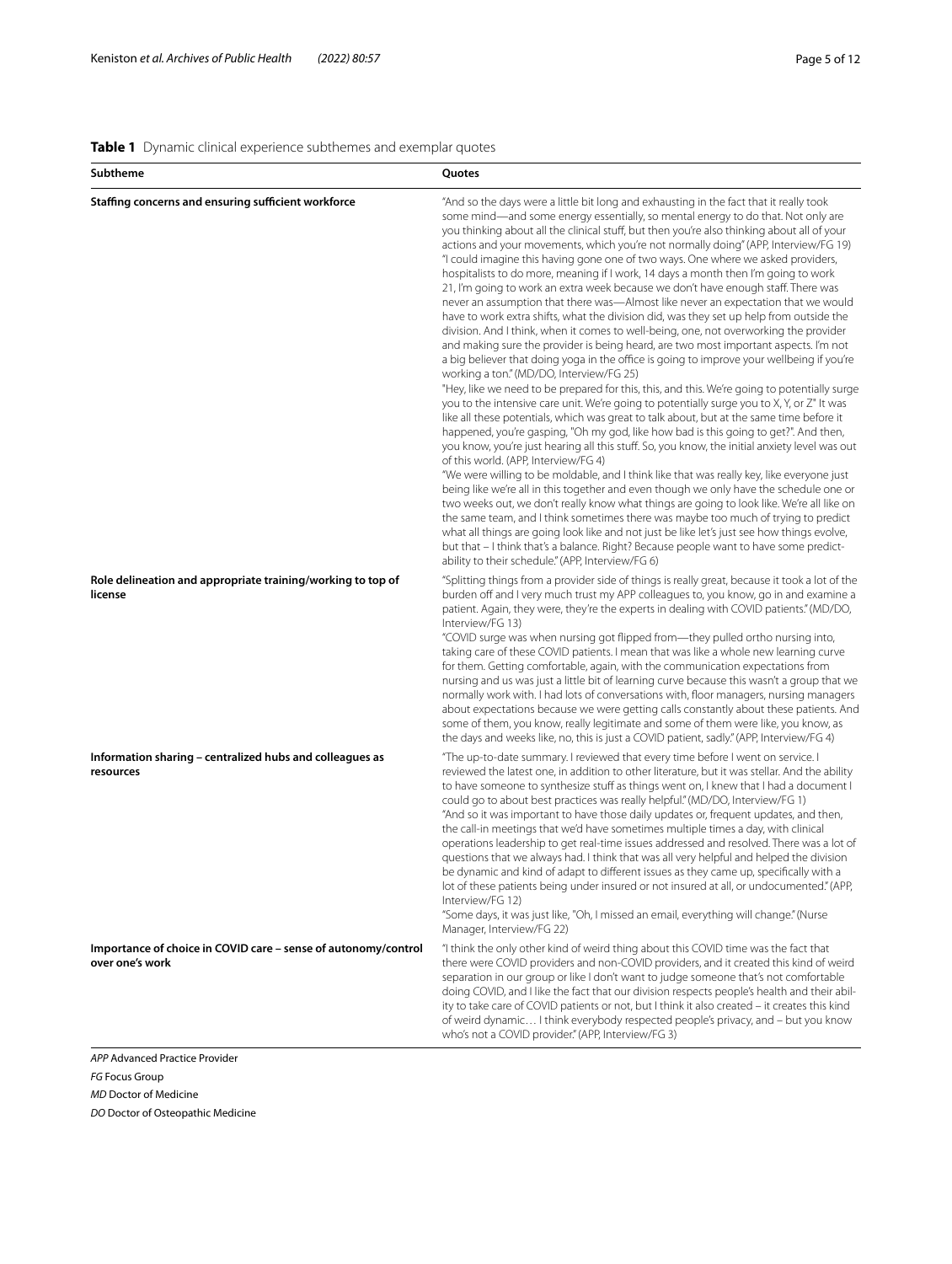also contributed to a sense of obligation to work extra when faculty were already physically tired and emotionally exhausted. Ensuring that faculty did not feel they were required to work additional shifts was important but needed to be explicitly stated.

The COVID-19 surge brought rapid adaptations to teams. Specifc teams were created to care for patients with COVID-19 and each week scheduling changes would occur in order to operationalize these specifc teams (and to ensure providers were able to care for these patients). In an effort to minimize stress and constant changes, any changes in the schedule were prioritized to those who were already on service (i.e. not changing the specifc day someone was assigned to work but instead possibly changing their assignment for the day). Minimizing changes, ensuring additional providers were not brought on unexpectedly, and building robust surge plans that explicitly stated next steps helped to build the necessary mental frameworks for what was going to happen next.

# **Role delineation and ensuring appropriate training/ working to top of license**

As hospitalists shifted to the intensive care unit, initially there was a lack of role delineation; however, as the frst surge progressed, the hospitalists eventually stafed their own team with intensivist consult support. This role delineation helped hospitalist clinicians to have appropriate autonomy, but also sufficient support from the intensive care unit specialists. Similar issues were faced around roles of consultants and clinical trials.

## **Information sharing – centralized hubs and colleagues as resources**

There was a flood of information and resources related to new processes and procedures including evolving best practices for the care of patients with COVID-19. Participants described access to this information as very helpful; however, not all of these resources were in one location. Human support was an important aspect of information sharing with reliance on those who had spent more time on services caring for patients with COVID-19 or those who were focusing on collecting and collating information. Team members on service relied on those individuals with the most experience, such as APPs.

#### **Importance of choice—autonomy/control over one's work**

From the very beginning of the pandemic, hospitalist clinicians were able to determine whether they felt they could care for patients with COVID-19 (i.e. providers may have had health conditions that precluded the exposure to COVID-19). Providers expressed gratitude for the option of choice, although they also expressed that the contributions of "non-COVID-19" providers could have been better recognized given the emphasis tended to be on those providing care for patients with COVID-19. While overall this approach of allowing providers to choose was felt to be helpful, it was noted that it could create challenging dynamics such that non-COVID providers may feel less recognized or can create hard feelings when a provider is a COVID provider and taking on more risk than others.

The importance of visible leadership with a focus on sense-making and clear communication strategies (Table [2\)](#page-6-0).

# *A unique dichotomy existed between the fexibility and structure needed in a dynamic environment*

Because the clinical environment was relatively unstable, creating structures around leadership, communication, and surge plans was needed, but there was also importance placed on embracing fexibility. Structure was needed in order to have a clear and unifed plan, yet there were also natural forms of management/practices that organically emerged such as how APPs and physicians were working together and communication collaborations that emerged from talking to each other as sources of knowledge. Participants described the importance of both structure and fexibility.

There were a variety of leadership structures, including those of the hospitalist team, those of the department and school (i.e. next levels of leadership structure), and the command center structure of the hospital [[5](#page-10-4), [13](#page-11-1)]. Closed loop communication strategies (such as summary communications from leadership regarding the issues that had been addressed each day) were also developed that eliminated some of the unnecessary redundancy of communications and also highlighted items that had been successfully addressed. It was also noted that it was helpful to have clinicians in high-level leadership roles interface with the care teams (i.e. point person in the command center being a clinician). Having an available leadership team and robust feedback loops in place helped providers feel heard and engaged in the efforts to improve delivery of care during the pandemic.

# *Communication was key to efective operational response (transparent, consistent, and concise)*

Communication from leadership was felt to be important, but it was noted that reasons behind decision-making (i.e. sense-making) should be made apparent.

Being mindful of the quantity of messaging was also felt to be important. Initially there was a furry of emails coming from many diferent entities making it challenging to keep up. This communication strategy was quickly modifed to a once-daily email with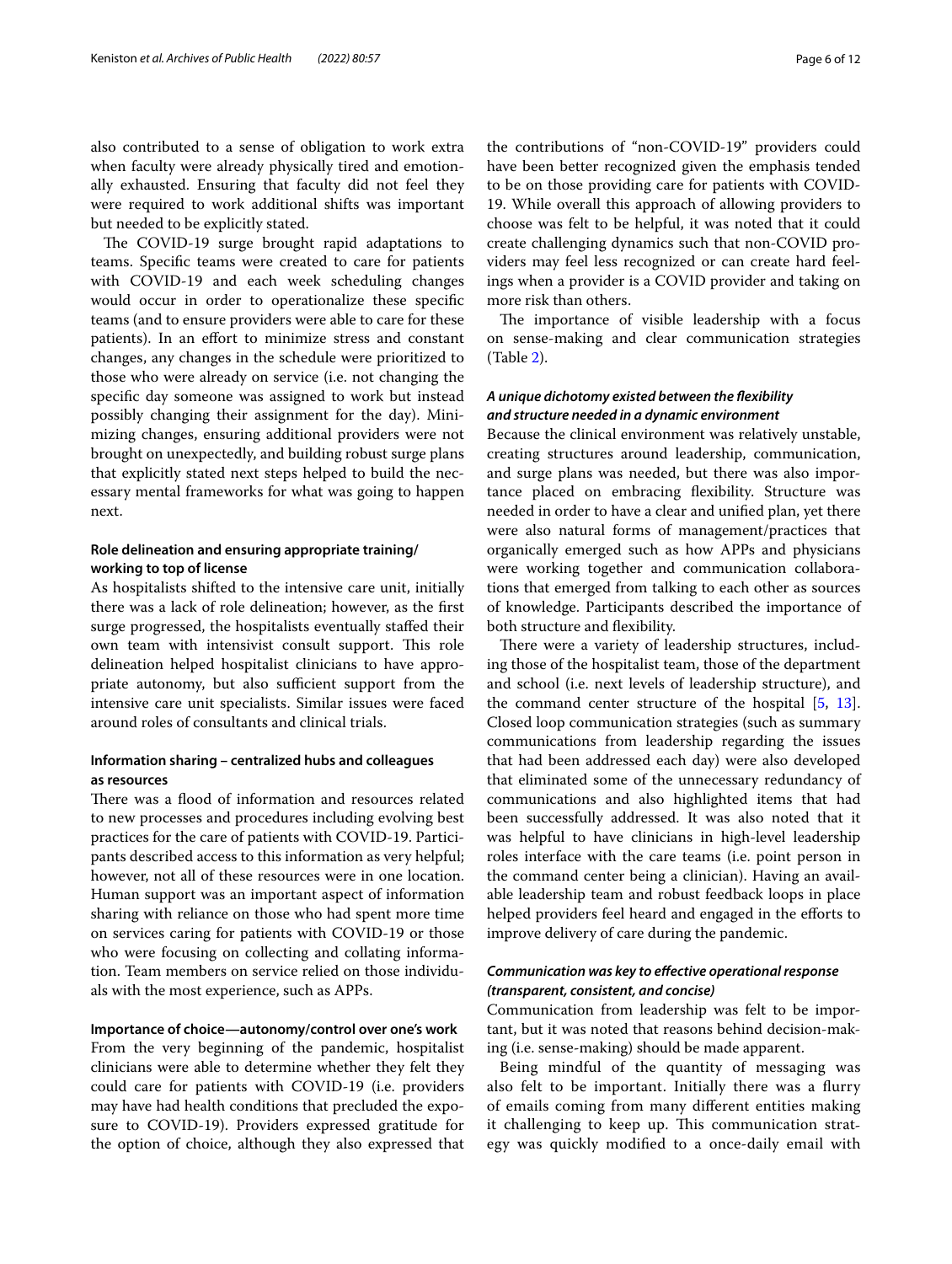## <span id="page-6-0"></span>**Table 2** Importance of visible leadership with a focus on sense-making subthemes and exemplar quotes

| "It was very helpful as a team of COVID providers because we would all just still show up, sit at the<br>conference room and sort of said, "How are your patients doing? Like what did you do? How - what<br>have you been doing?"We all sort of - because day to day everything was changing so much, it<br>was nice to just do like a little check-in and that's how I feel like that sort of progressed, that it was<br>more of a check-in with your teammates. You were working with an attending but then you still<br>had three or four other COVID teams and we all got to sit around and just be like how are your<br>patients doing? Oh, you sent two to MICU? We're sorry." (APP, Interview/FG 5)<br>"There was a small pool left that kind of ended up working a lot the first few weeks, and so I feel<br>like we kind of all had this shared experience with trying to figure out how to take care of these<br>patients and trying to talk with our patients and see if there were similarities or trends that we were<br>seeing, and so I think clinically, it was like this kind of scary but bonding experience." (APP Interview/<br>FG 6)<br>"The nice thing is if there is any sort of issue or any sort of concern to just bring it to the-the appro-<br>priate level. So for instance, we would sometimes hear about something that had gone straight up,<br>like through the command center to the C suite, and then also - and then it gets put back down<br>to us. And had we just been able to have a direct conversation about it, I think it really could have<br>easily been solved, because ultimately, it ends up coming back down to us to-to work on anyway.<br>We just noticed that a few times where we're like, "well, we didn't even know this was a problem<br>but, you know, we're happy to work on it."" (Care Management, Interview/FG 9)                                                                                                                                             |
|------------------------------------------------------------------------------------------------------------------------------------------------------------------------------------------------------------------------------------------------------------------------------------------------------------------------------------------------------------------------------------------------------------------------------------------------------------------------------------------------------------------------------------------------------------------------------------------------------------------------------------------------------------------------------------------------------------------------------------------------------------------------------------------------------------------------------------------------------------------------------------------------------------------------------------------------------------------------------------------------------------------------------------------------------------------------------------------------------------------------------------------------------------------------------------------------------------------------------------------------------------------------------------------------------------------------------------------------------------------------------------------------------------------------------------------------------------------------------------------------------------------------------------------------------------------------------------------------------------------------------------------------------------------------------------------------------------------------------------------------------------------------------------------------------------------------------------------------------------------------------------------------------------------------------------------------------------------------------------------------------------------------------|
| "There was a lot of communicating. It was good to hear from everyone and I liked the updates. It<br>helped keep my anxiety at bay but at the same time, it may be made my anxiety worse sometimes<br>because it was so much communicating." (APP, Interview/FG 2)<br>"I think that tiering system [tiered surge plan] is great because one of the most unsettling things, is<br>uncertainty, and not knowing when we may scale up, scale down, can be unsettling. So, know-<br>ing, "Okay, so these are the criteria that moves us to tier 2, these are criteria that moves as to tier<br>3" (MD/DO, Interview/FG 25)                                                                                                                                                                                                                                                                                                                                                                                                                                                                                                                                                                                                                                                                                                                                                                                                                                                                                                                                                                                                                                                                                                                                                                                                                                                                                                                                                                                                        |
| "I think one of the biggest positives was a sense of an overarching mission within the group and<br>seeing my colleagues step up  And so it was, it felt like a pretty important shift and right from<br>our first meetings, kind of those first emergency meetings, there was a real sense of solidarity and<br>mission within the group that really meant a lot to me as the first year within the group. And so that<br>was cool to see. And it made me feel good about coming to work and good about signing up for<br>extra shifts and good about everything that might happen, because I trusted the people that I was<br>working with. (MD/DO, Interview/FG 1)<br>"The sense of one team extending like well beyond anything I've seen before. The fact that we<br>agreed to take obstetric COVID patients, that surgeons were interested in participating in the care<br>planning, the fact that we were working with infectious diseases, that we had outpatient doctors<br>who wanted to come and [help]. I mean, it was, it was, it was beautiful. That was a beautiful thing.<br>So, I think it was probably the best crisis we could have, because we've established new relation-<br>ships and approaches that never would have existed were it not for COVID." (MD/DO, Interview/FG<br>20)<br>"I found working on the COVID services to be incredibly rewarding and one of the most reward-<br>ing clinical experiences that I've had in a really long time. And part of that was the people that you<br>were working with, whether it was with nursing staff, respiratory therapists, specialists that you<br>were consulting; everyone was sort of in this like, "Hey, this is a catastrophe that's happening, it's<br>a disaster, no one knows what the right answers are, and we're just trying to figure it out day to<br>day. So it's taking creativity and working together as a real team. I think it was the most robust team<br>feeling that I've ever had in a hospital." (MD/DO, Interview/FG 18) |
| operational response (transparent, consistent,<br>Sense of mission and increased collaborations                                                                                                                                                                                                                                                                                                                                                                                                                                                                                                                                                                                                                                                                                                                                                                                                                                                                                                                                                                                                                                                                                                                                                                                                                                                                                                                                                                                                                                                                                                                                                                                                                                                                                                                                                                                                                                                                                                                              |

*APP* Advanced Practice Provider *FG* Focus Group *MD* Doctor of Medicine *DO* Doctor of Osteopathic Medicine

all communications being routed through and summarized by the hospital medicine clinical operations team. As the surge lessened, the frequency of these emails also decreased. Team touch points were created such that one individual from the clinical operations team would attend, functioning as the conduit between the teams and the command center. Having a point of contact with the clinical operations team was felt to be critical.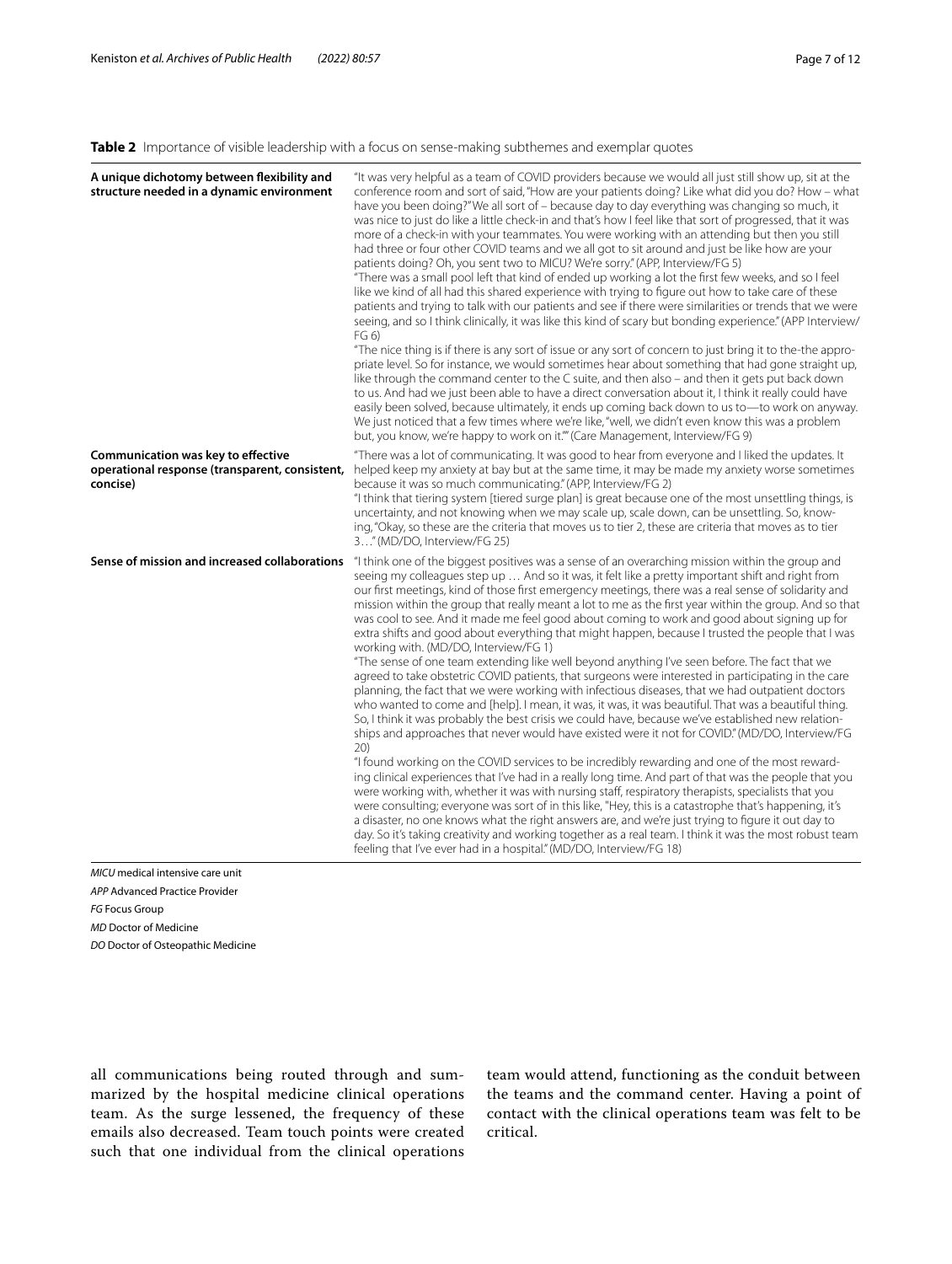#### *Shared sense of mission with increased collaborations*

Participants described a sense of a common mission that was a powerful and uniting force. Team members felt that the collaborations and shared mission also helped to overcome many institutional barriers, resulting in problems being solved in real-time. Many felt that they had to fght the system less than usual. Care management and social work began to attend team huddles, which helped with information dissemination as well as correcting misinformation and misunderstandings.

There was significant emotional toll on individuals and their families (Table [3](#page-7-0))

#### *Impact on the individual while in the workplace*

Participants commented that the experience was traumatic, taking an emotional toll on the individual, and that it is important to recognize this. It is also important to highlight the diferent support mechanisms in place. Ensuring there are diferent outlets for support helped team members to fnd support in diferent ways (i.e. virtual happy hours, focus groups, services offered by psychiatry). Interviewees noted a wide range of emotions including guilt when not on service, trauma, exhaustion, and even exhilaration.

Stress was alleviated and wellness was improved when there was more certainty provided with scheduling, there were resources to help manage home life/ child care, and having colleagues to serve as outlets to talk through the emotional turmoil. Small tokens of gratitude were appreciated such as having food on the wards and people to check-in with you. Connection to mental health resources was also appreciated. Interviewees reported feeling grateful to have personal respirators and felt that safety was prioritized, which helped with anxiety and fear as the personal protective equipment early in the response was felt to be a source of stress given the many unknowns. Interviewees noted that it is helpful to set the culture/expectation that it is ok if other academic and administrative responsibilities are put on hold.

#### *Impact on personal life/family*

Providers described for the frst time being fearful of going to work and an intense worry that they or their families would be at increased risk. Some families were expecting parents and that added additional stressors.

#### <span id="page-7-0"></span>**Table 3** Emotional toll subthemes and exemplar quotes

| Impact on the individual           | "I think that there was a lot of especially because COVID is hitting kind of racial and socio-economic groups and ethnic<br>groups very differently. So, I felt like when I talked to my colleagues, they were sensing that a lot, like, you know, taking<br>care of Nepalese families, and like, the whole family is hospitalized and like the two kids are at home. So, they're trying<br>to figure out obviously, how to care for these patients, but also dealing with that burden and the stress and the moral<br>distress you have of like seeing these health inequities in your face." (MD/DO, Interview/FG 24)<br>"I think clinically, like it was just such an unknown. There's so much like fear stuff in the media and so you're trying to<br>stay informed, but I would – I couldn't listen to the news driving into work because it would just get me stressed out<br>like before I got here. So I think it was kind of interesting, thinking like wanting to stay in touch but then not wanting to<br>let it get into you mentally before you come here and try and care for patients." (APP, Interview/FG 6)<br>"Nobody, nobody I've talked to in the city or in other states did have face respirators for their providers. Like, literally<br>nobody. And from my perspective, I appreciated that, especially early on, because I had, I felt like I knew that no matter<br>what happened, I had the equipment that I needed." (MD/DO, Interview/FG 1)<br>"This was so hard for everybody, I mean, I walk on those units, and the battle fatigue with the doctors and nurses and<br>then the social workers and-and care managers as well. Um, I don't know what the answer is to that to kind of help us<br>do better with the battle fatique, but that all of those things, I think, just really took a toll." (Care Management, Interview/<br>FG 8)<br>"I mean I really have to push through it. At the beginning I was super afraid. I even told my husband, "I don't know if<br>I'm going to get out of this. I may get infected and I will die within the field." (MD/DO, Interview/FG 21) |
|------------------------------------|--------------------------------------------------------------------------------------------------------------------------------------------------------------------------------------------------------------------------------------------------------------------------------------------------------------------------------------------------------------------------------------------------------------------------------------------------------------------------------------------------------------------------------------------------------------------------------------------------------------------------------------------------------------------------------------------------------------------------------------------------------------------------------------------------------------------------------------------------------------------------------------------------------------------------------------------------------------------------------------------------------------------------------------------------------------------------------------------------------------------------------------------------------------------------------------------------------------------------------------------------------------------------------------------------------------------------------------------------------------------------------------------------------------------------------------------------------------------------------------------------------------------------------------------------------------------------------------------------------------------------------------------------------------------------------------------------------------------------------------------------------------------------------------------------------------------------------------------------------------------------------------------------------------------------------------------------------------------------------------------------------------------------------------------------------------------------------------------------------------------|
| Impact on personal life/<br>family | "I think that overarching stress, and then repeatedly having to go into an environment where you were, you know,<br>being exposed, and then potentially exposing your family. And then experiencing, the medical care system in this new,<br>dynamic environment. And not really being able to fully express that to a spouse who—who isn't experiencing it. I<br>think was a little bit challenging and I think—I mean I think that universally would be true. It's kind of like going to med<br>school. You can talk about it, but you can't fully explain—you can tell somebody who has been through it, they don't<br>really know-know what that is like." (MD/DO, Interview/FG 26)<br>"It was tricky, because I mean personally, our family was newly pregnant during that time. And so I was like, "Oh, should I<br>go to the ICU? Because there's a pregnant patient in ICU." It's like, not looking so hot right now, and is this what happens<br>to pregnant people? So there was just a lot of worry there" (Interview) <sup>a</sup>                                                                                                                                                                                                                                                                                                                                                                                                                                                                                                                                                                                                                                                                                                                                                                                                                                                                                                                                                                                                                                                                     |
| APP Advanced Practice Provider     |                                                                                                                                                                                                                                                                                                                                                                                                                                                                                                                                                                                                                                                                                                                                                                                                                                                                                                                                                                                                                                                                                                                                                                                                                                                                                                                                                                                                                                                                                                                                                                                                                                                                                                                                                                                                                                                                                                                                                                                                                                                                                                                    |

*APP* Advanced Practice Provider

*MD* Doctor of Medicine

*DO* Doctor of Osteopathic Medicine

<sup>a</sup> Workforce group, focus group not specified to maintain confidentiality

*FG* Focus Group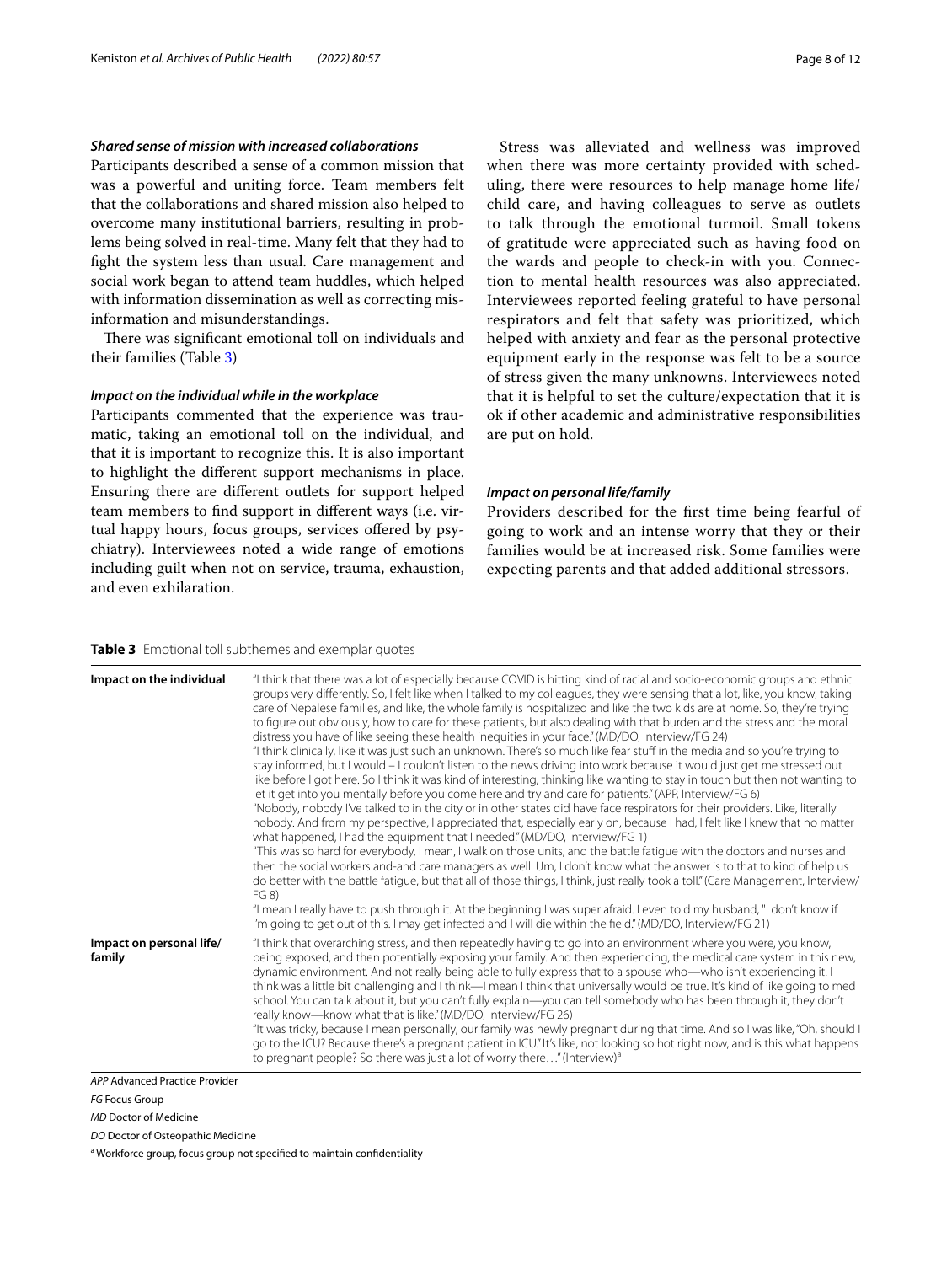# <span id="page-8-0"></span>**Table 4** Best practices

| <b>Theme</b>                                                           | <b>Best practice</b>                                                                                                                                                                                                                                                                                                                                                                                                                                                                                                                                                                                                                                                                                                                                                                                                                             |
|------------------------------------------------------------------------|--------------------------------------------------------------------------------------------------------------------------------------------------------------------------------------------------------------------------------------------------------------------------------------------------------------------------------------------------------------------------------------------------------------------------------------------------------------------------------------------------------------------------------------------------------------------------------------------------------------------------------------------------------------------------------------------------------------------------------------------------------------------------------------------------------------------------------------------------|
| Dynamic clinical experience with uncertainty                           |                                                                                                                                                                                                                                                                                                                                                                                                                                                                                                                                                                                                                                                                                                                                                                                                                                                  |
| Surge staffing and sufficient workforce                                | Clear proactive surge plans - with next steps for scaling up/down; shared broadly<br>Predictable plans (as much as possible) with naming conventions of services that<br>make sense<br>Clear role delineation<br>Geographically based teams<br>COVID specific teams<br>Translator phones/tablets in every room<br>Consider language specific teams (i.e. care team fluent in predominant language)<br>Ensure sufficient personal protective equipment<br>Consider shorter shift stretches                                                                                                                                                                                                                                                                                                                                                        |
| Role delineation and ensuring appropriate training                     | Robust onboarding - ensuring that care teams have two main skill sets (opera-<br>tional knowledge, clinical skillset)<br>Single point person for clinical trials to coordinate and help with unbiased<br>approach to trials                                                                                                                                                                                                                                                                                                                                                                                                                                                                                                                                                                                                                      |
| Information sharing - centralized hubs and colleagues as<br>resources  | Allow for organically formed information hubs<br>Ensure information in stored in single site, ideally synthesized and up to date                                                                                                                                                                                                                                                                                                                                                                                                                                                                                                                                                                                                                                                                                                                 |
| Importance of choice                                                   | Allow for choice in COVID care and recognize life situations may change choice<br>Recognize all team members (those providing care for patients with COVID and<br>those not)<br>Follow closely the impact of types of services to try to ensure opportunities such<br>as teaching are shared                                                                                                                                                                                                                                                                                                                                                                                                                                                                                                                                                     |
| Importance of visible leadership with a focus on sensemaking           |                                                                                                                                                                                                                                                                                                                                                                                                                                                                                                                                                                                                                                                                                                                                                                                                                                                  |
| Unique dichotomy between flexibility and structure in environ-<br>ment | Embrace both grassroots efforts and more structured efforts<br>Ensure more structured efforts do not inhibit communication or lead to mistrust                                                                                                                                                                                                                                                                                                                                                                                                                                                                                                                                                                                                                                                                                                   |
| Communication is key to effective operational response                 | Rounding on the floors regularly<br>Ensure teams know it is ok to take a break<br>Team lead to communicate frontline concerns and provide loop closure<br>Help teams to understand the reasoning behind decisions<br>Ensure sense-making when discussing financials<br>Minimize other pressures (i.e. academic responsibilities)<br>Standardized forms of communication<br>Limit the quantity of communications (i.e. batch)<br>If multiple institutions ensure congruent messaging<br>Help with sense-making<br>Variety of formats (zoom, email, team touchpoints)<br>Ensure clinical liaisons for command center and single point person for frontline<br>teams<br>Go to the area of concern instead of going several leadership levels above<br>When in active new situation, afternoon in person huddles where appropriate<br>(small groups) |
| Sense of mission and increased collaborations                          | Small tokens of gratitude such as food, notes, parking, communications expressing<br>gratitude<br>Build wellness into surge plans - ensuring plans are visible<br>Address child care<br>Small ways to connect - zoom happy hours, outreach platforms<br>Lower administrative barriers (documentation, mask centers)                                                                                                                                                                                                                                                                                                                                                                                                                                                                                                                              |
| Significant emotional toll                                             |                                                                                                                                                                                                                                                                                                                                                                                                                                                                                                                                                                                                                                                                                                                                                                                                                                                  |
| Impact on individual in the workplace                                  | Ensure support systems such as focus groups and mental health services<br>Send clear messaging that when you are off it is ok to be off<br>Ensure sufficient staffing<br>Ensure team understands that it is ok that academic endeavors may lag                                                                                                                                                                                                                                                                                                                                                                                                                                                                                                                                                                                                   |
| Impact on personal life/family                                         | Ensure sufficient and safe PPE<br>Foster access to infectious disease specialists to answer questions and provide<br>support<br>Prioritize predictability in scheduling as much as possible (type of work may<br>change, but shifts, hours, duration of the day will be predictable)<br>Offer employee benefits for caregiving duties                                                                                                                                                                                                                                                                                                                                                                                                                                                                                                            |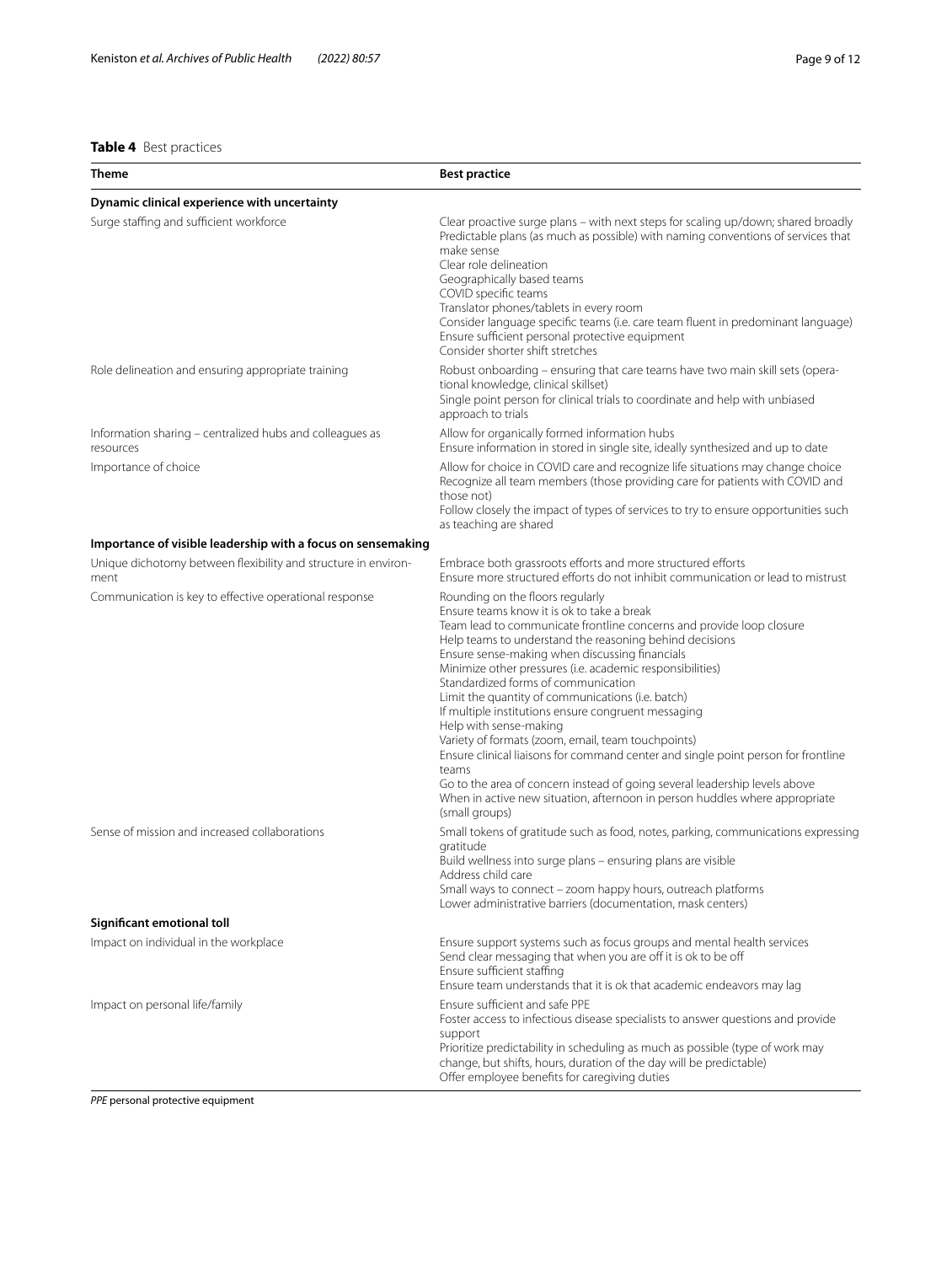#### **Best practices**

Table [4](#page-8-0) highlights the best practices that came from the various interviews.

#### **Discussion**

Three themes emerged from the work including  $(1)$ dynamic clinical experience with a lot of uncertainty (2) the importance of visible leadership with a focus on sense-making and (3) the signifcant emotional toll on care team members. The pandemic and the resulting adaptations impacted the workforce both professionally and personally. Several best practices emerged from the work that were felt to help mitigate some of the uncertainty and emotional toll placed on clinical care teams.

A variety of adaptations during COVID-19 have been described in the literature [\[6](#page-10-5), [14\]](#page-11-2) and include varying approaches (i.e. lower census versus higher census, geographically based respiratory isolation units versus no geography and many modifications thereof). This study represents one of the frst studies to assess the impact of adaptations on frontline care teams. By utilizing rapid qualitative techniques, we were able to assess in realtime surge eforts. Following the results of this study, we were able to iteratively modify the adaptations for future surges by keeping the helpful adaptations and modifying those that seemed to be less successful. Rapid qualitative methods represent one methodologically sound way to quickly assess operational activities in hospital medicine with minimal cost and a much more rapid timeline than typical qualitative work.

COVID-19 has had both physical and emotional efects on the frontline workforce [[15](#page-11-3)[–19](#page-11-4)] and this qualitative work further highlighted these issues. Previous work characterizing anonymous physician perspectives about the experience of COVID-19 highlighted issues around trust and concerns around PPE [\[20\]](#page-11-5). Early in the pandemic, the PPE situation was of concern across the country, however, we were able to quickly remedy the situation with half face mask respirators [[21,](#page-11-6) [22\]](#page-11-7) for the entire team caring for patients with COVID-19.

Previous work has highlighted that burnout is common in the field of hospital medicine  $[23]$  $[23]$ . There is a need to further our understanding of what drives the baseline burnout as well as how these additional tolls can be mitigated as many of the issues raised during the pandemic highlight on a larger scale the baseline issues that existed well before the pandemic. Ensuring safe and sustainable staffing models that benefit patients, providers, and institutional goals should be sought as these are foundational to all of our eforts [[24,](#page-11-9) [25](#page-11-10)]. At baseline, our healthcare systems do not typically prioritize attention in the workplace and the pandemic and its surges have brought about even more chaos in our clinical environments. Adding insult to injury, hospital systems are now facing stafng shortages. Hospital medicine will continue to grapple with these issues as payment models evolve [[26](#page-11-11)] and hospitals face fnancial uncertainties [[27\]](#page-11-12). Higher patient loads and capacity related issues have been shown to negatively impact quality improvement efforts [\[28](#page-11-13)], throughput  $[29, 30]$  $[29, 30]$  $[29, 30]$  $[29, 30]$ , and ultimately patient care  $[31-35]$  $[31-35]$  $[31-35]$ and thus understanding optimal staffing strategies is imperative.

An additional source of stress has been trying to fnd an equivalency for the skill set that a hospitalist team brings – that of an operational expert paired with inpatient medical expertise. Our team on-boarded outpatient providers and paired them with residents on inpatient wards, moving hospitalists from teaching teams to direct care of patients with COVID-19 in partnership with an APP. During the second surge, processes were built to take advantage of naturally occurring teams and were felt to be better options than calling in outpatient providers who may have to cancel clinics. As an example, a medicine sub-specialty team could take patients with COVID or broaden diagnoses that the team may typically take, utilizing existing teams and team members already in the hospital during the day and potentially at night.

#### **Strengths**

Our study has several strengths. This work represents one of the frst scientifc works highlighting the experience of clinicians, care managers, social workers, and nurse managers with the frst COVID-19 surge as well as an analysis of the various tactics utilized. We utilized rapid qualitative methods to allow for real-time analysis of this work to inform our current surge plans. Fields that need rapid acquisition of data may be particularly interested in rapid qualitative methods to generate preliminary data for funding opportunities, understand complex and dynamic operational processes, to evaluate new programs (clinical, educational, or otherwise), or in process improvement work, adding to the traditional quantitative data that are more commonly utilized.

#### **Limitations**

Our study also has several limitations, including being a single center study. There were several topics not raised during our interviews that have been previously noted to be issues on social media platforms such as the lack of salary increases, salary freezes, and furloughs, as well as hiring freezes. We believe that these are issues that may evolve to be of greater importance as the pandemic continues; however, our focus groups and interviews focused on operational issues and thus that may have also been why these issues were not raised by participants. Some meanings of the transcripts from the interviews might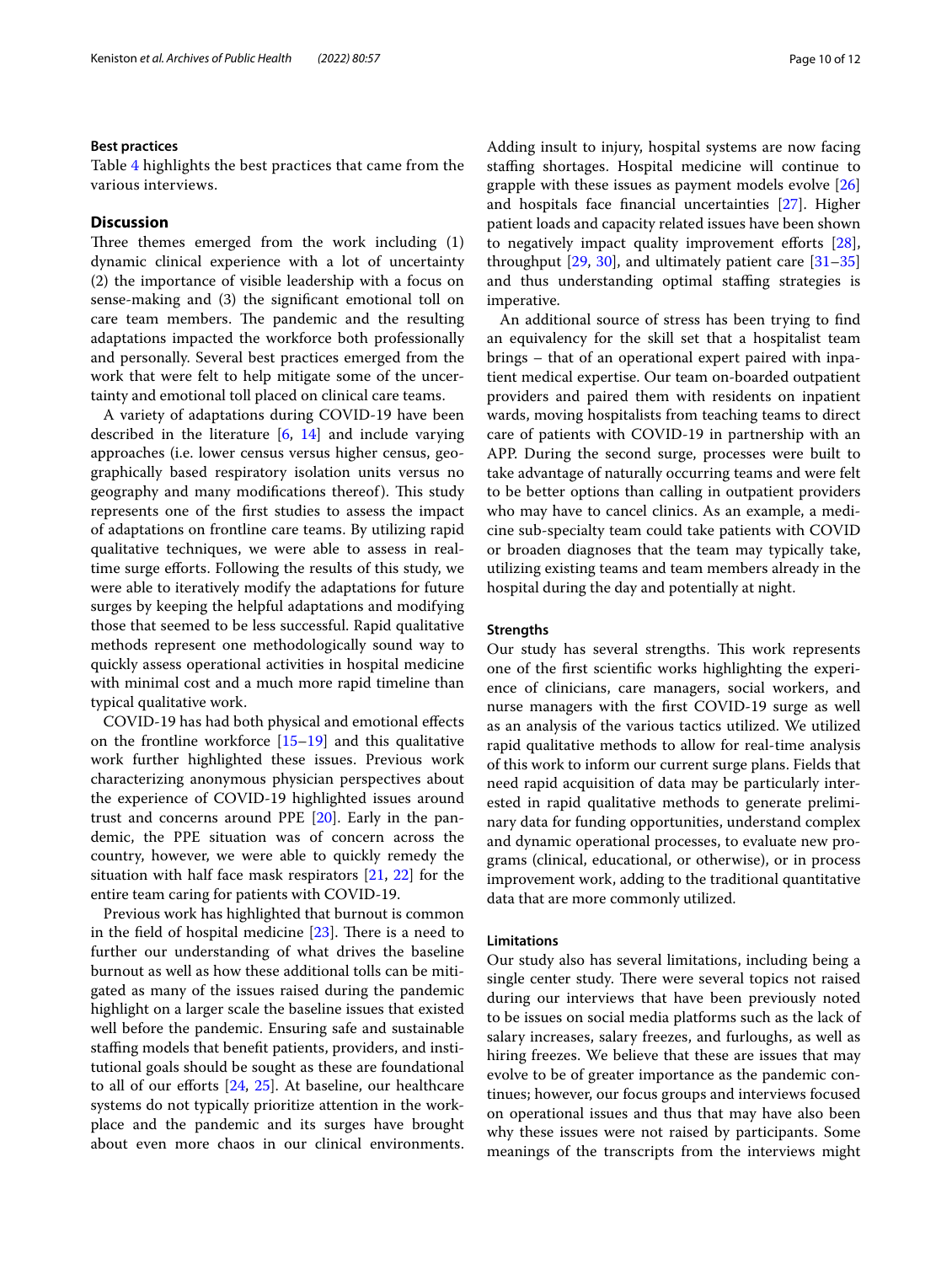have been lost. To mitigate this, we did conduct member checking with participants to ensure the results were credible and refected the lived experience of the participants. No additional revisions were suggested by the participants that reviewed the fndings. In addition to the transcripts, feld notes were taken to add additional context. We utilized rapid qualitative methods, which may not result in discovery of more subtle findings. This work did not include quantitative outcomes which will be important for future work, pairing both quantitative and qualitative methods for a more robust understanding of surge practices and their impact. Finally, this work was considered program evaluation and thus not generalizable to other settings.

#### **Conclusion**

COVID-19 surge practices have direct impact on hospitalist providers and support teams. Transparency, frequent but strategic communications, and sufficient workforce support are key factors for successful surge planning. Rapid qualitative methods allowed for speedy acquisition of data to understand how adaptations were experienced by frontline care teams during a rapidly evolving clinical situation. The findings learned from this work have already resulted in new implementations (or de-implemented strategies). As institutions rapidly evolve their surge strategies for the ongoing pandemic, ensuring the impact of the adaptations are assessed will be key to optimizing the various initiatives deployed.

#### **Abbreviations**

APPs: Advanced practice providers (physician assistants and nurse practitioners); COVID-19: Coronavirus disease 2019; FG: Focus Group; MD: Doctor of Medicine; MICU: Medical intensive care unit; DO: Doctor of Osteopathic Medicine; PPE: Personal protective equipment.

#### **Supplementary Information**

The online version contains supplementary material available at [https://doi.](https://doi.org/10.1186/s13690-022-00804-7) [org/10.1186/s13690-022-00804-7](https://doi.org/10.1186/s13690-022-00804-7).

#### **Additional fle 1.**

**Additional fle 2.**

#### **Acknowledgements**

A special thanks to the clinical operations team members who helped develop and deploy our surge plans (Dimitriy Levin, MD, Julia Limes, MD, Leah Lleras, MS, Adam Meyer, MD, Alex Sun, MD, Timothee Schlumberger, BA, Lindsay Thurman, MD).

#### **Authors' contributions**

AK, VP, LM, KB, AG, MB participated in preparation of the project, data collection, and analysis. AK and MB oversaw the analysis. MB wrote the main manuscript text and all authors contributed signifcantly to subsequent versions. All authors reviewed the manuscript. The author(s) read and approved the fnal manuscript.

#### **Funding**

None

#### **Availability of data and materials**

The datasets generated and/or analyzed during the current study are not publicly available due to the fact that this work is qualitative in nature and while doesn't include identifers it does include information that within certain contexts could be perceived as identifable. The data are available from the corresponding author on reasonable request and upon approval from our research board/regulatory bodies.

## **Declarations**

#### **Ethics approval and consent to participate**

This project was approved by the Colorado Multiple Institutional Review Board and was deemed non-human subject research (COMIRB 20–2242). All experimental protocols were carried out in accordance with relevant guidelines and regulations. Participants provided verbal informed consent at the beginning of the interview/focus group and it is approved by the Colorado Multiple Institutional Review Board.

#### **Consent for publication**

Not applicable

#### **Competing interests**

The authors declare that they have no competing interests.

#### **Author details**

<sup>1</sup> Division of Hospital Medicine, University of Colorado School of Medicine, Aurora, USA.<sup>2</sup> University of Colorado School of Medicine, Aurora, USA.

Received: 24 June 2021 Accepted: 17 January 2022 Published online: 17 February 2022

#### **References**

- <span id="page-10-0"></span>1. Bowden K, Burnham EL, Keniston A, et al. Harnessing the power of hospitalists in operational disaster planning: COVID-19. J Gen Intern Med. 2020;35:2732–7.
- <span id="page-10-1"></span>2. Garg M, Wray CM. Hospital Medicine Management in the Time of COVID-19: Preparing for a Sprint and a Marathon. J Hosp Med. 2020;15:305–7.
- <span id="page-10-2"></span>3. Kim MK et al. A Primer for Clinican Deployment to the Medicine Floors from an Epicenter of COVID-19. NEJM Catalyst. May 4, 2020. https:// catalyst.nejm.org/doi/full[/https://doi.org/10.1056/CAT.20.0180](https://doi.org/10.1056/CAT.20.0180) Accessed February 12, 2021.
- <span id="page-10-3"></span>4. Biala D, Siegel EJ, Silver L, Schindel B, Smith KM. Deployed: Pediatric Residents Caring for Adults During COVID-19's First Wave in New York City. J Hosp Med. 2020;15:763–4.
- <span id="page-10-4"></span>5. Persoff J, Ornoff D, Little C. The Role of Hospital Medicine in Emergency Preparedness: A Framework for Hospitalist Leadership in Disaster Preparedness, Response, and Recovery. J Hosp Med. 2018;13:713–8.
- <span id="page-10-5"></span>6. Auerbach A, O'Leary KJ, Greysen SR, et al. Hospital Ward Adaptation During the COVID-19 Pandemic: A National Survey of Academic Medical Centers. J Hosp Med. 2020;15:483–8.
- <span id="page-10-6"></span>7. Hamilton A. Qualitative methods in rapid turn-around health services research. Health Services. Research & Development Cyberseminar. 2013 Dec 11. Available at: [https://www.hsrd.research.va.gov/for\\_researchers/](https://www.hsrd.research.va.gov/for_researchers/cyber_seminars/archives/780-notes.pdf) [cyber\\_seminars/archives/780-notes.pdf](https://www.hsrd.research.va.gov/for_researchers/cyber_seminars/archives/780-notes.pdf). Accessed February 12, 2021.
- <span id="page-10-7"></span>8. Averill JB. Matrix analysis as a complementary analytic strategy in qualitative inquiry. Qual Health Res. 2002;12:855–66.
- <span id="page-10-8"></span>9. Vindrola-Padros C, Chisnall G, Cooper S, et al. Carrying Out Rapid Qualitative Research During a Pandemic: Emerging Lessons From COVID-19. Qual Health Res. 2020;30:2192–204.
- <span id="page-10-9"></span>10. Moreau J. Rapid Qualitative Methods. Colorado Pragmatic Research in Health Conference. August 12, 2020. Aurora, Colorado.
- <span id="page-10-10"></span>11. Elo S, Kyngäs H. The qualitative content analysis process. J Adv Nurs. 2008;62:107–15.